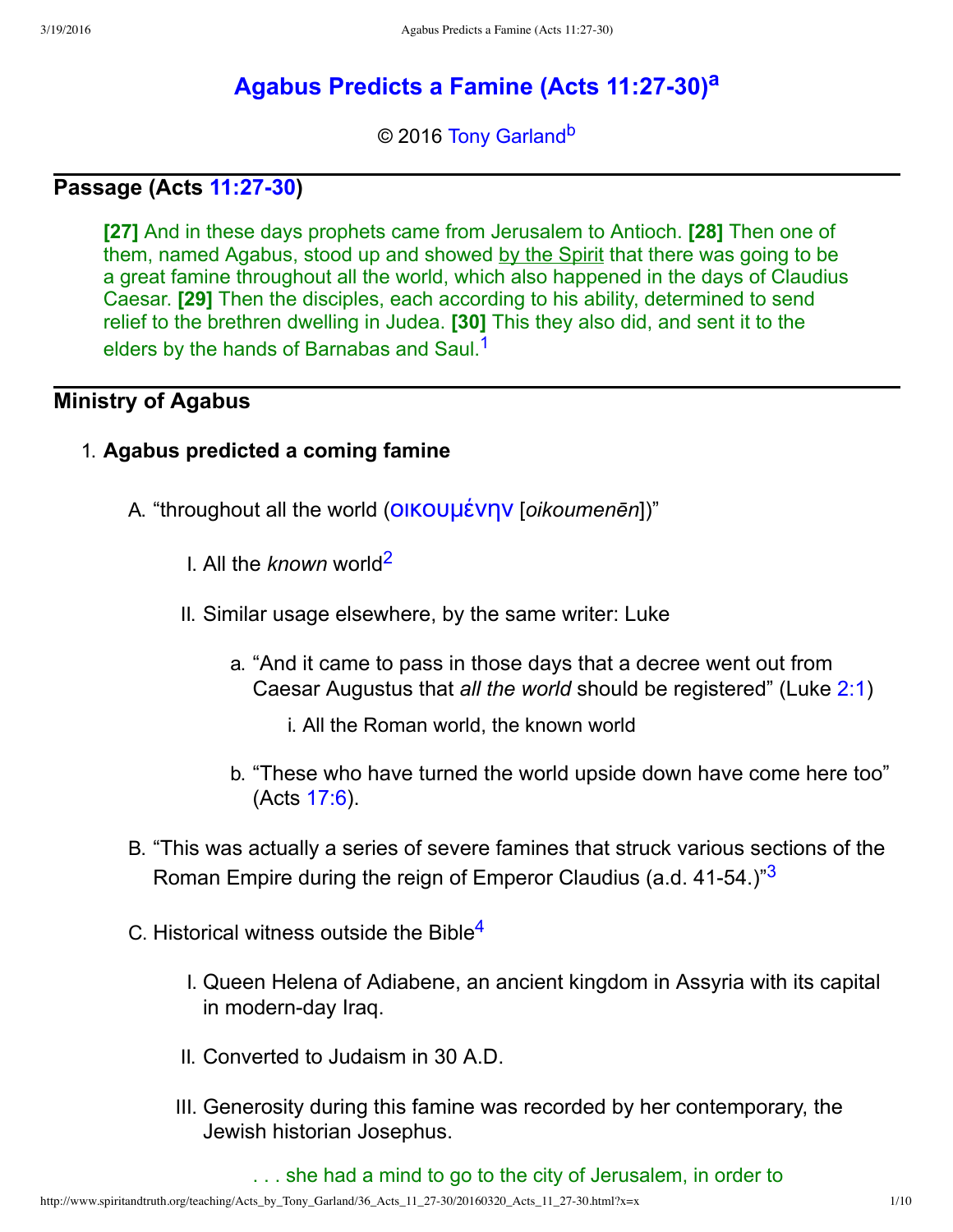worship at that temple of God which was so very famous among all men, and to offer her thank offerings there. So she desired her son to give her leave to go thither: (50) upon which he gave his consent to what she desired very willingly, and made great preparations for her dismission, and gave her a great deal of money, and she went down to the city of Jerusalem, her son conducting her on her journey a great way. (51) Now her coming was of very great advantage to the people of Jerusalem; for whereas a famine did oppress them at that time, and many people died for want of what was necessary to procure food withal, queen Helena sent some of her servants to Alexandria with money to buy a great quantity of corn, and others of them to Cyprus, to bring a cargo of dried figs; (52) and as soon as they were come back, and brought those provisions, which was done very quickly, she distributed food to those that were in want of it, and left a most excellent memorial behind her of this benefaction, which she bestowed on our whole nation; (53) and when her son Izates was informed of this famine, he sent great sums of money to the principal men in Jerusalem.<sup>[5](#page-9-6)</sup>

D. Predicted in A.D. 40, initial fulfillment about 1 year later in A.D. 41

### 2. **Agabus predicted trouble for Paul when he reached Jerusalem at the end of his 3rd missionary journey.**

A. At the home of Philip the evangelist, in Caesarea (Acts 21:10-11)

<span id="page-1-1"></span><span id="page-1-0"></span>**[10]** . . . a certain prophet named Agabus came down from Judea. **[11]** When he had come to us, he took Paul's belt, bound his own hands and feet, and said, "Thus says the Holy Spirit, 'So shall the Jews at Jerusalem bind the man who owns this belt, and deliver him into the hands of the Gentiles.<sup>'[6](#page-9-7)</sup>

B. [Predicted in A.D. 55, fulfilled within just a very short time thereafter \(Acts 21:27](http://www.spiritandtruth.org/bibles/nasb/b44c021.htm#Acts_C21V27)-33).

# **Observations Concerning Prophecy in the New Testament**

#### 1. **A few remarks concerning the phrase: "New Testament Prophets"?**

- A. Notice that Scripture doesn't refer to Agabus as a "New Testament prophet". Rather, he is simply said to be "a prophet."
- B. The emphasis on "New Testament" in the phrase "New Testament prophet" can sometimes be by design: to facilitate the idea that prophets in the New Testament are qualitatively different than their Old Testament counterparts.
- C. What I hope to show, in our limited time, is that "New Testament Prophets" are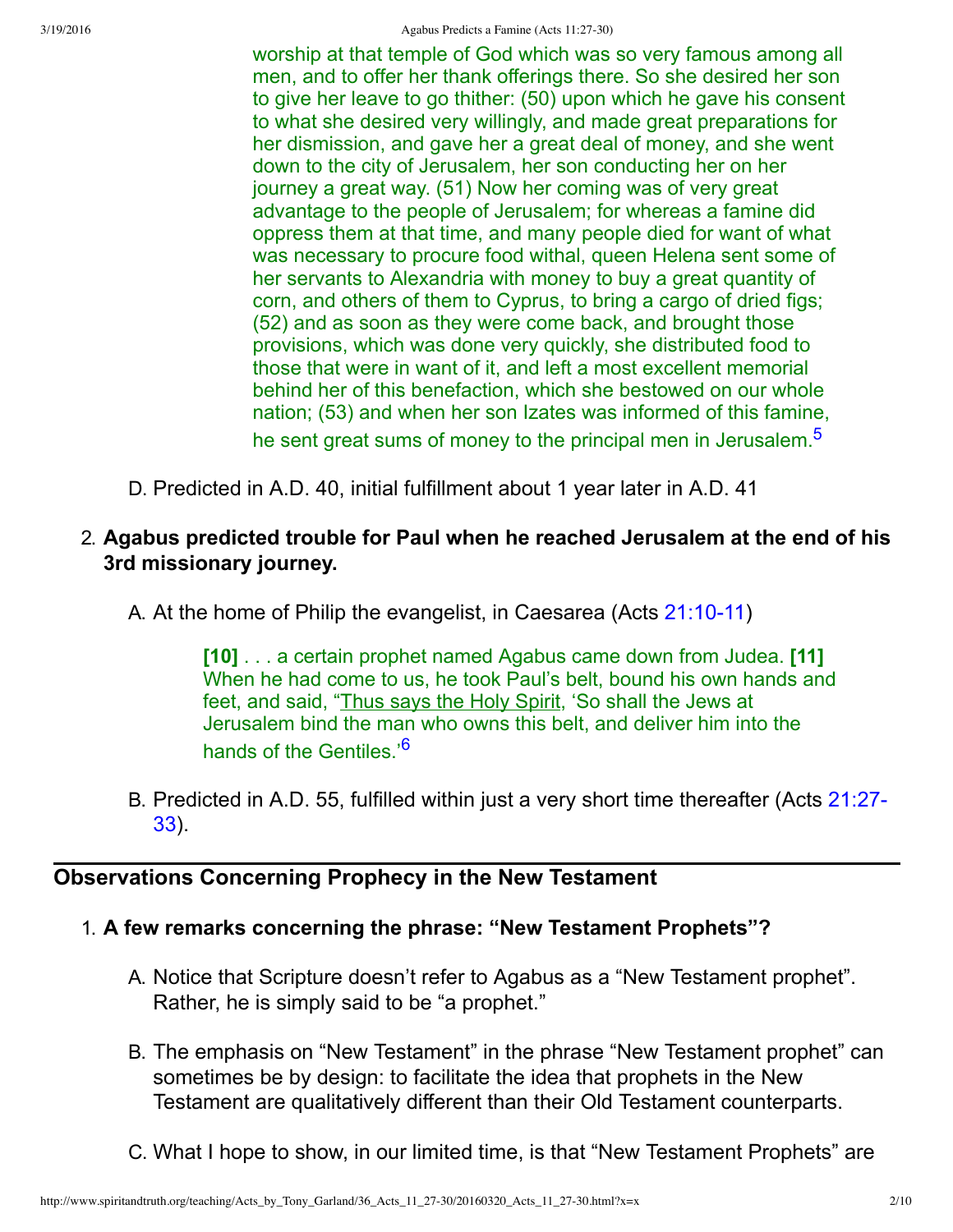simply "prophets" which happen to occupy the times and pages of the New Testament.

- D. Although they minister to the Church, rather than to the nation of Israel, Scripture reveals their abilities *and accuracy* match that of their counterparts in the Old Testament.
- E. This should come as no surprise since the same Spirit is the source of their pronouncements.

## 2. **Prophets are said to be among the foundational ministries of the Church**

- A. 1Cor. [12:28,](http://www.spiritandtruth.org/bibles/nasb/b46c012.htm#1Cor._C12V28) "And God has appointed these in the church: first apostles, *second prophets*, third teachers, after that miracles, then gifts of healings, helps, administrations, varieties of tongues."
- B. Eph. 2:19-20, "Now, therefore, you are no longer strangers and foreigners, but fellow citizens with the saints and members of the household of God, having been built on the foundation of the apostles *and prophets*, Jesus Christ Himself being the chief cornerstone, ..."
- C. Eph. 4:10-12, "(He who descended is also the One who ascended far above all the heavens, that He might fill all things.) And He Himself [Jesus] gave some to be apostles, *some prophets*, some evangelists, and some pastors and teachers, for the equipping of the saints for the work of ministry, for the edifying of the body of Christ . . ."
- D. The prophets mentioned in these passage are NT prophets, not OT prophets. How do we know?
	- I. In each of the previous passages, prophets are listed *after* apostles—which would be odd if Paul was referring to prophets from the OT which ministered before any apostles existed.
	- II. It was to *these prophets* that the mystery of Christ was newly revealed.
		- a. Eph.  $3:3-5$ , "by revelation He made known to me the mystery (as I have briefly written already, by which, when you read, you may understand my knowledge in the mystery of Christ), which in other ages was not made known to the sons of men, as it has now been revealed by the Spirit to His holy apostles and prophets:"
- E. Their relative importance: second only to the apostles
	- I. "first apostles, second prophets" (1Cor. [12:28](http://www.spiritandtruth.org/bibles/nasb/b46c012.htm#1Cor._C12V28))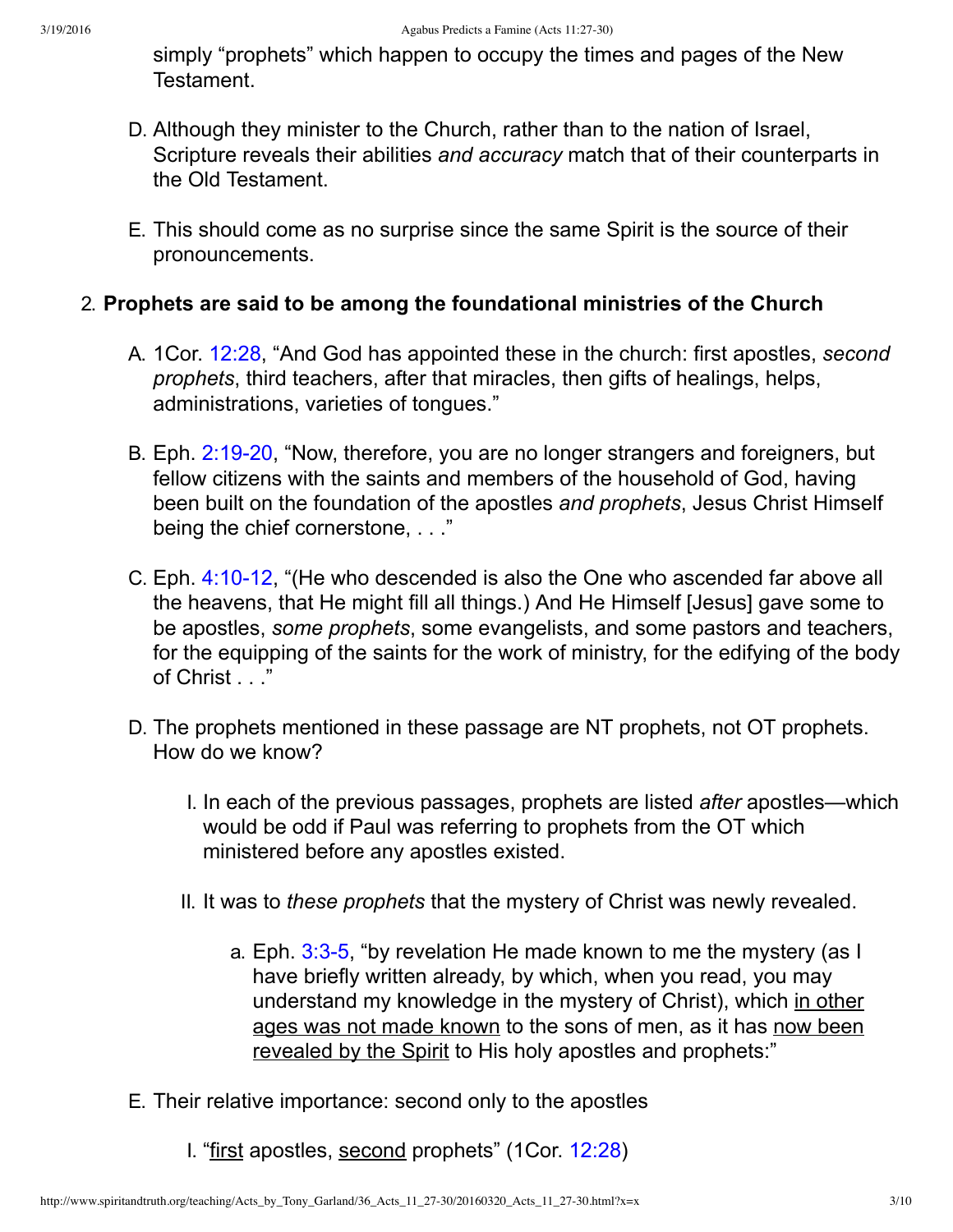- II. "foundation of the apostles and prophets" (Eph. [2:20](http://www.spiritandtruth.org/bibles/nasb/b49c002.htm#Eph._C2V20))
- III. "[Jesus] gave some to be apostles, some prophets" (Eph.  $4:1-12$ )
- 3. **Given their importance, second only to the apostles, we need to very carefully evaluate several claims we often hear concerning "prophets" and prophecy in our day.**
	- A. Claim #1: NT prophecy differs from OT prophecy in that it contains a mixture of both truth and error.
	- B. Claim #2: NT prophecy differs from OT prophecy, focusing on encouragement and edification rather than prediction.
	- C. Claim #3: NT prophets, similar to Agabus in this passage, are among us today.

#### 4. **Claim #1: NT prophecy differs from OT prophecy in that it can contain a mixture of truth and error.**

A. Really?!

Wayne Grudem has written a popular theology supportive of the modern prophecy movement.

Most charismatic teachers today would agree that contemporary prophecy is not equal to Scripture in authority. Though some will speak of prophecy as being the "word of God" for today, there is almost uniform testimony from all sections of the charismatic movement that prophecy is imperfect and impure, and will contain elements that are not to be obeyed or trusted. For example, Bruce Yocum, the author of a widely used charismatic book on prophecy, writes, "Prophecy can be impure our own thoughts or ideas can get mixed into the message we receive whether we receive the words directly or only receive a sense of the message."[7](#page-9-8)

- <span id="page-3-0"></span>B. The coming famine was shown "by the Spirit"
- C. Paul's predicted bondage was also given by inspiration: "thus says the Holy Spirit"
	- I. This is equivalent to the phrase, "thus says the Lord," found throughout the Old Testament.
	- II. Wayne Grudem describes what he thinks this phrase should be understood to mean in connection with modern so-called prophetic utterances:

The phrase can apparently mean, "This is generally (or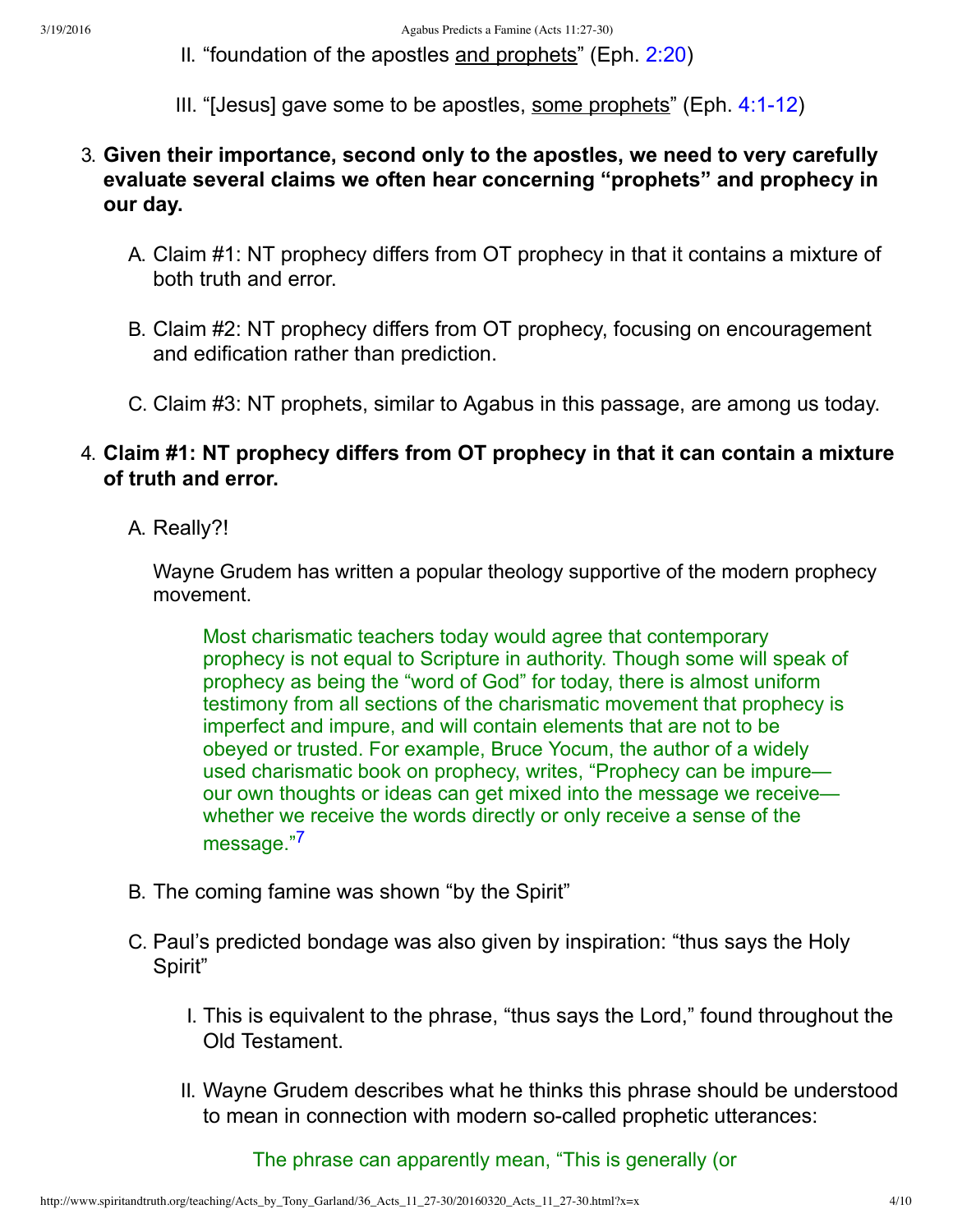<span id="page-4-0"></span>approximately) what the Holy Spirit is saying to us." If someone really does think God is bringing something to mind which should be reported in the congregation, there is nothing wrong with saying, "*I think* the Lord is putting on my mind that . . ." or "*It seems to me that* the Lord is showing us . . ." or some similar expression. Of course that does not sound as "forceful" as "Thus says the Lord," but if the message is really from God, the Holy Spirit will cause it to speak with great power to the hearts of those who need to hear.<sup>[8](#page-9-9)</sup>

- III. You must be joking! Are there any such timid prophetic pronouncements to be found anywhere in all of Scripture?!!
- D. The Holy Spirit is the Spirit of Truth
	- I. What did *Jesus* say concerning the Spirit?
		- a. "And I will pray the Father, and He will give you another Helper, that He may abide with you forever—the Spirit of truth, whom the world cannot receive, because it neither sees Him nor knows Him; but you know Him, for He dwells with you and will be in you" (John [14:16\)](http://www.spiritandtruth.org/bibles/nasb/b43c014.htm#John_C14V16).
		- b. "But when the Helper comes, whom I shall send to you from the Father, the Spirit of truth who proceeds from the Father, He will testify of Me" (John [15:26](http://www.spiritandtruth.org/bibles/nasb/b43c015.htm#John_C15V26)).
		- c. "However, when He, the Spirit of truth, has come, He will quide you into all truth; for He will not speak on His own authority, but whatever He hears He will speak; and He will tell you things to come" (John [16:13](http://www.spiritandtruth.org/bibles/nasb/b43c016.htm#John_C16V13)).
		- d. Do you hear a theme here? 1) The Spirit is the "Spirit of truth"; 2) He proceeds from the Father (an inerrant source); 3) even He doesn't speak of His own resources; 3) He will tell the disciples "things to come.". What can they be but prophetic content?
	- II. The claim that modern prophecy can contain error is equivalent to saying that the Holy Spirit is unable to control those whom He inspires so as to avoid the message being tainted by human error.
	- III. But isn't this essentially the same argument liberals make when they attack the inspiration of the Scriptures themselves?

"Human writers could not produce an error-free Bible, even by God's inspiration, because they are fallen humans."

E. Judging prophecy - what does it mean?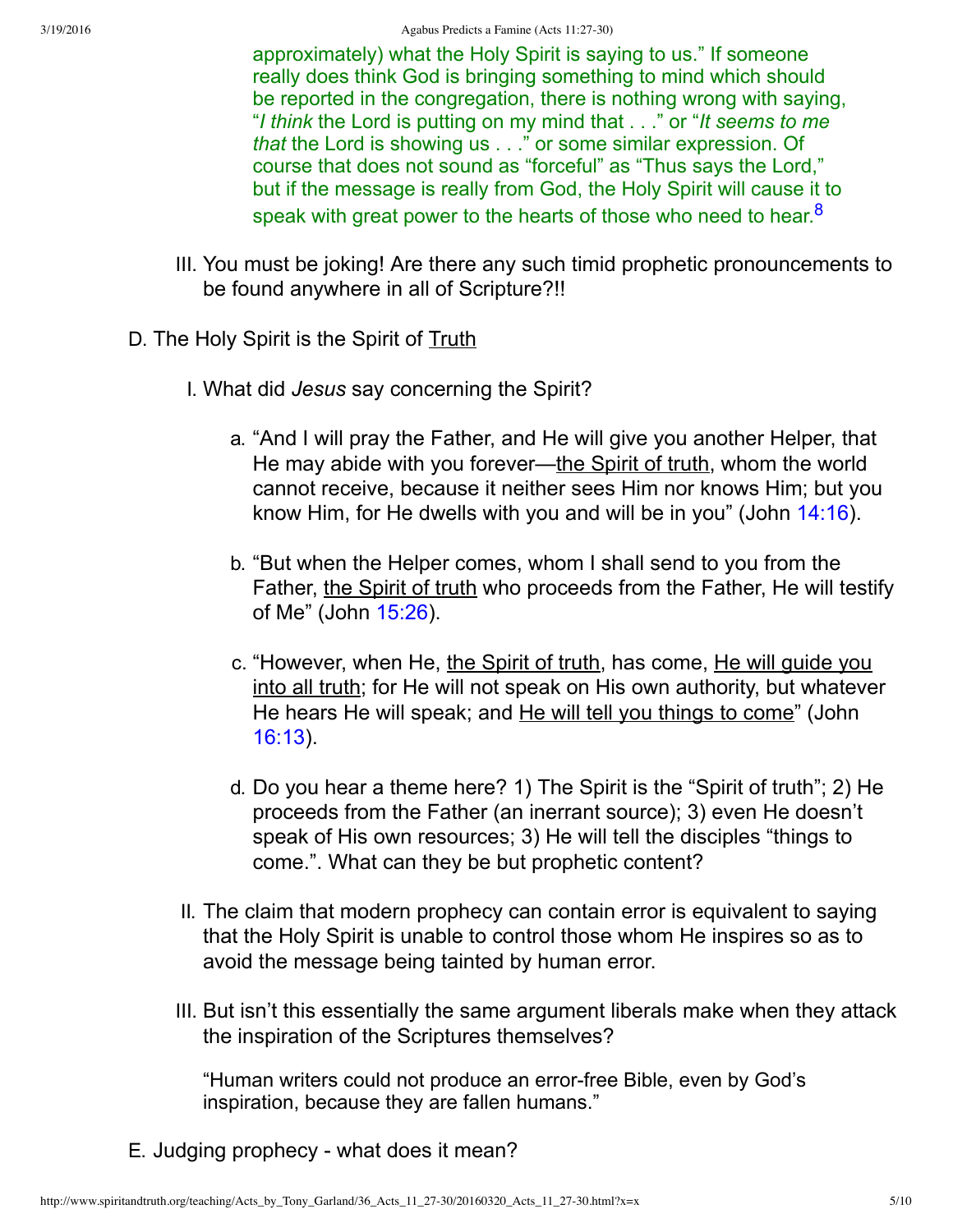- I. "Let two or three prophets speak, and let the others judge" (1Cor. [14:29\)](http://www.spiritandtruth.org/bibles/nasb/b46c014.htm#1Cor._C14V29).
- II. Is this to sort out what is true from the rest, which might be false?
- III. If prophets themselves are errant, how can they reliably separate truth from error within the statements of others who claim to be prophets?
- IV. If the prophets are allowed to spout error, and then sign it with "thus says the Lord," how can those who are not even prophets possibly be qualified to sort out the true vs. mistaken predictions?
- V. This judgment was not to separate wheat (inspired utterances) from chaff (error). Rather, it was to discern whether the entire message was inspired by the Spirit of Truth or some other spirit. In other words, to determine whether the entire prophecy was legitimate or not.
	- a. The word translated "judge" (diakrinetôsan) is the same root word which describes the gift of "discerning" or "distinguishing" spirits, mentioned in 1 Corinthians [12:10](http://www.spiritandtruth.org/bibles/nasb/b46c012.htm#1Cor._C12V10).
	- b. Refers back to Paul's mention of the ability to discern/distinguish *between* spirits, mentioned in 1 Corinthians [12:10.](http://www.spiritandtruth.org/bibles/nasb/b46c012.htm#1Cor._C12V10)
- VI. John wrote of this same need for discernment:
	- a. "Beloved, do not believe every spirit, but test the spirits, whether they are of God; because many false prophets have gone out into the world" (1Jn. [4:1](http://www.spiritandtruth.org/bibles/nasb/b62c004.htm#1Jn._C4V1)).
	- b. Not about discerning truth from error, all mixed into a message supposedly from the Spirit of Truth.
	- c. "Test the spirits, whether they are of [from] God"
	- d. Why? "Because many false prophets have gone out into the world"
	- e. Error is a clear indication that the message did not originate with the Spirit of Truth!
- F. What is *really* behind this claim that we should expect error mixed within the pronouncements of today's prophets?
	- I. An inability to demonstrate true, accurate, prediction as found in both OT and NT
	- II. Why: because today's so-called "prophets" are not inspired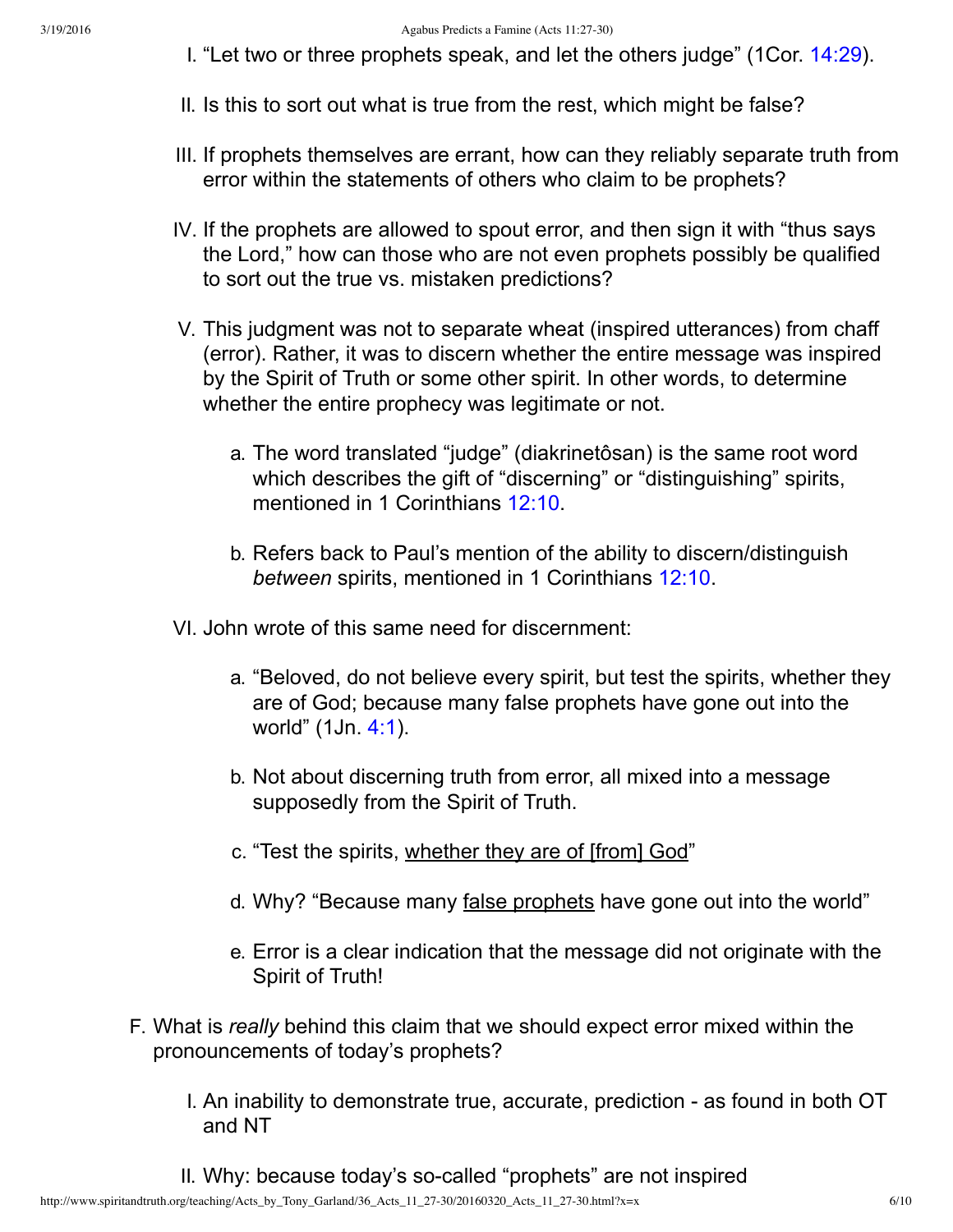- a. They exhibit the same characteristics as the false prophets of Jeremiah's day.
- b. "Thus says the Lord of hosts: "Do not listen to the words of the prophets who prophesy to you. They make you worthless; They speak a vision of their own heart, Not from the mouth of the Lord" (Jer. [23:16\)](http://www.spiritandtruth.org/bibles/nasb/b24c023.htm#Jer._C23V16).
- c. "<u>I have not sent these prophets, yet they ran</u>. I have not spoken to them, yet they prophesied" (Jer. [23:21\)](http://www.spiritandtruth.org/bibles/nasb/b24c023.htm#Jer._C23V21).
- d. "I have heard what the prophets have said who prophesy lies in My name, saying 'I have dreamed, I have dreamed!' How long will this be in the heart of the prophets who prophesy lies? Indeed they are prophets of the deceit of their own heart," (Jer. 23:25-26)
- III. To get us to accept their bogus pronouncements, we need to be convinced that their statements might not be correct.

# 5. **Claim #2: NT prophecy is** *different* **its about encouragement and edification, not prediction.**

- A. Based on 1Cor. [14:3,](http://www.spiritandtruth.org/bibles/nasb/b46c014.htm#1Cor._C14V3) concerning instructions to the church at Corinth for using the gift of prophecy
	- I. "But he who prophesies speaks edification and exhortation and comfort to men" (1Cor. [14:3](http://www.spiritandtruth.org/bibles/nasb/b46c014.htm#1Cor._C14V3)).
	- II. But the purpose of prophets and prophesy has *always* included edification, exhortation, and comfort.
		- a. Although their messages often included predictions and judgments, Old Testament prophets almost always included encouraging promises of restoration.
- B. Remember the name given in Barnabas, translated "son of encouragement" (Acts [4:36\)](http://www.spiritandtruth.org/bibles/nasb/b44c004.htm#Acts_C4V36)?
	- I. Bar (son of) Nabi (of a prophet)
	- II. Nabi is from a Hebrew word meaning "to utter" or "announce"
	- III. Frequently behind the OT phrase translated, "thus says the Lord."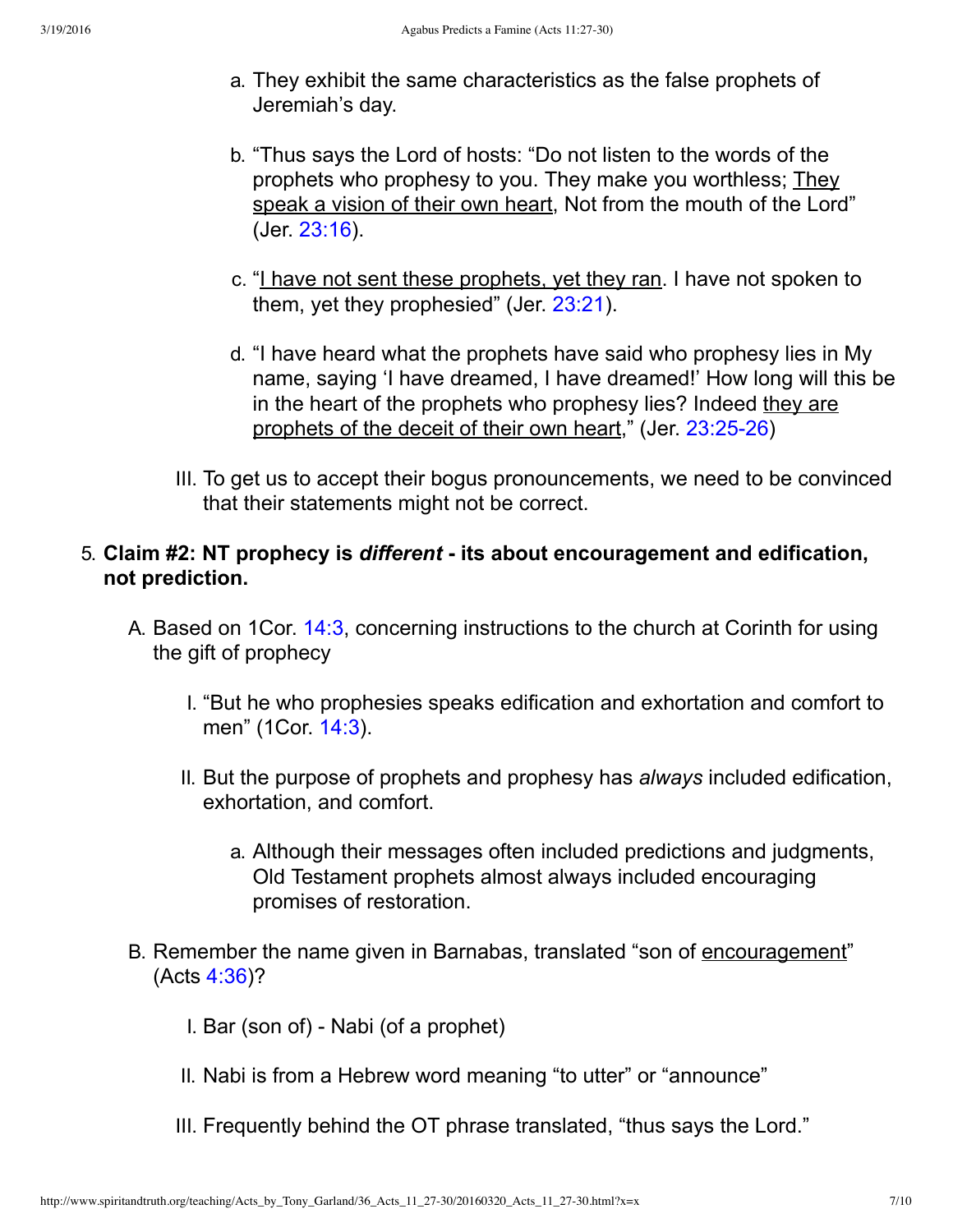- IV. Son of Encouragement = <u>ὑιὸς παρακλησεως</u> [*huios paraklēseōs*] (similar to name of Holy Spirit).
	- a. Hence, the mention of the Holy Spirit as the *source* of these inspired pronouncements.
- C. What should we make of such a claim? What did we just see with Agabus?
	- I. How encouraging were his two prophecies: concerning an upcoming famine and bondage for Paul?
	- II. Both prophecies were *predictions*
		- a. A great famine is coming soon: objective, testable within a short period.
		- b. Paul would be restrained by Jews in Jerusalem and delivered to the Gentiles.
- D. What is the real motivation behind this teaching?
	- I. The inability, by those who claim that prophets are among us today, to produce an individual who is able to make accurate, testable, predictions.

### 6. **Claim #3: NT prophets are among us today.**

- A. Can God inspire prophets whenever and wherever He wants to? YES (that's not the question)
	- I. The Book of Revelation reveals that the world has yet to see two "witnesses" for God who are also powerful prophets (Rev. [11:3](http://www.spiritandtruth.org/bibles/nasb/b66c011.htm#Rev._C11V3))
	- II. Prophets and prophecy are given according to God's purposes and seasons.
- B. Apostles and prophets formed the foundation of the Church: a foundation which is no longer being laid.
- C. This should not surprise us: Paul told the church at Corinth that the revelatory gifts would cease:
	- I. "Love never fails. But whether there are prophecies, they will fail; whether there are tongues, they will cease; whether there is knowledge, it will vanish away. For we know in part and we prophesy in part. But when that which is perfect has come, then that which is in part will be done away."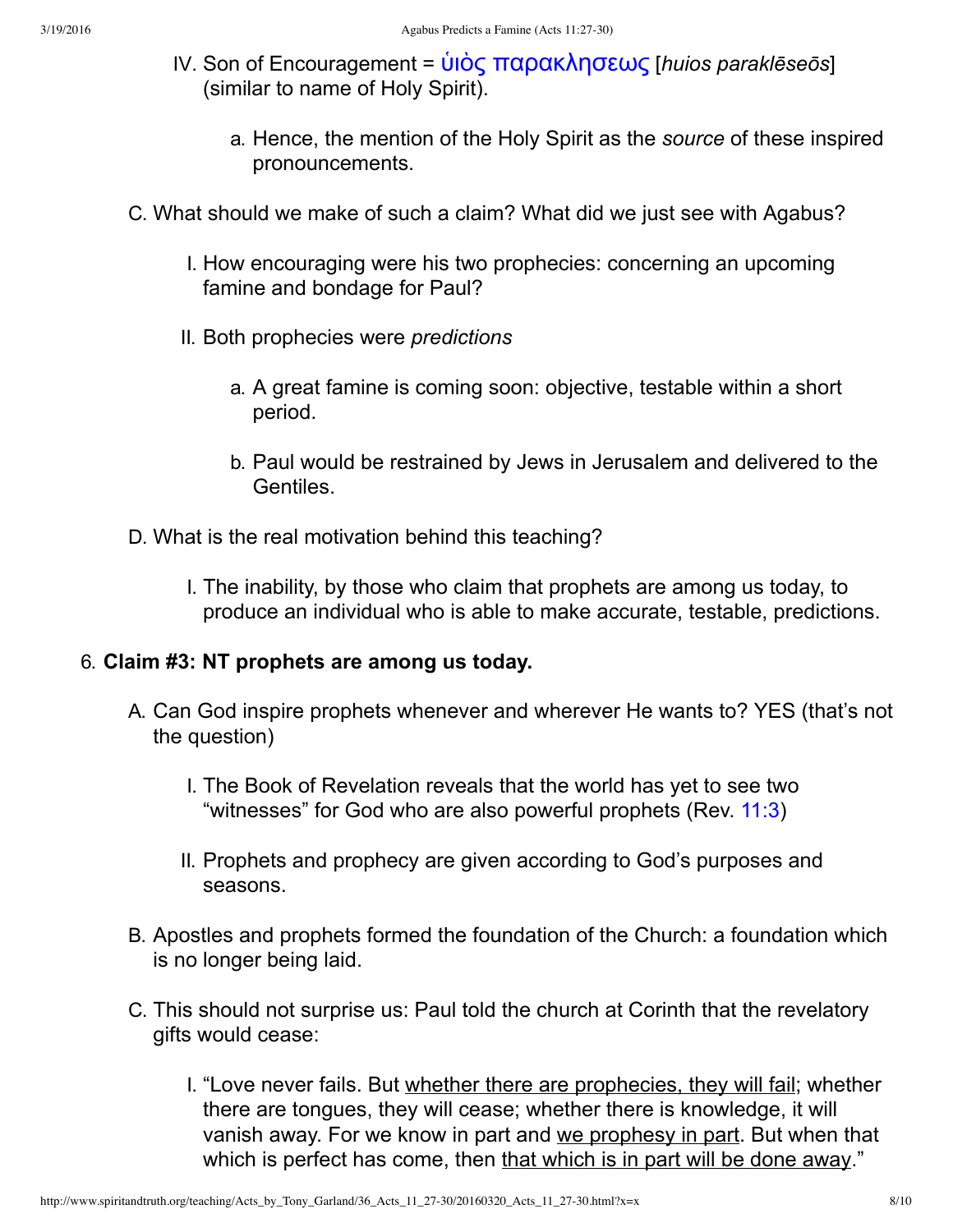### (1Cor. 13:8-10)

- II. Beyond the scope of what we have time for today, but the thrust of the passage concerns transitioning from immaturity to maturity.
	- a. "When I was a child, I spoke as a child, I understood as a child, I thought as a child; but when I became a man, I put away childish things" (1Cor. [13:11](http://www.spiritandtruth.org/bibles/nasb/b46c013.htm#1Cor._C13V11))
	- b. In this analogy, Paul compares the revelatory gifts of the early church with speaking as a child—something that would eventually be put away, much like childish things as a person grows up.
	- c. It is my view that the purpose of the revelatory gifts within the early church came to an end with the completion of the foundation of the Church, including the completion of God's sure revelation: the canon of Scripture which we know today as the New Testament.
	- d. Thus, I am neither surprised nor concerned regarding the facts we see on the ground: neither today's claimed prophets nor their pronouncements are inspired.
- D. Admittedly, there are numerous understandings of 1 Corinthians [13](http://www.spiritandtruth.org/bibles/nasb/b46c013.htm#1Cor._C13V1), but we must still ask:
	- I. Where's the beef?!
	- II. "The proof," as they say, "is in the pudding."
	- III. Those who believe the revelatory gifts continue into our age must explain the inability of so-called modern prophets to make accurate prophetic pronouncements.
	- IV. If they can't (and they can't) then why is that? Could it be one's understanding of what Paul taught concerning when the revelatory gifts would cease is incorrect?